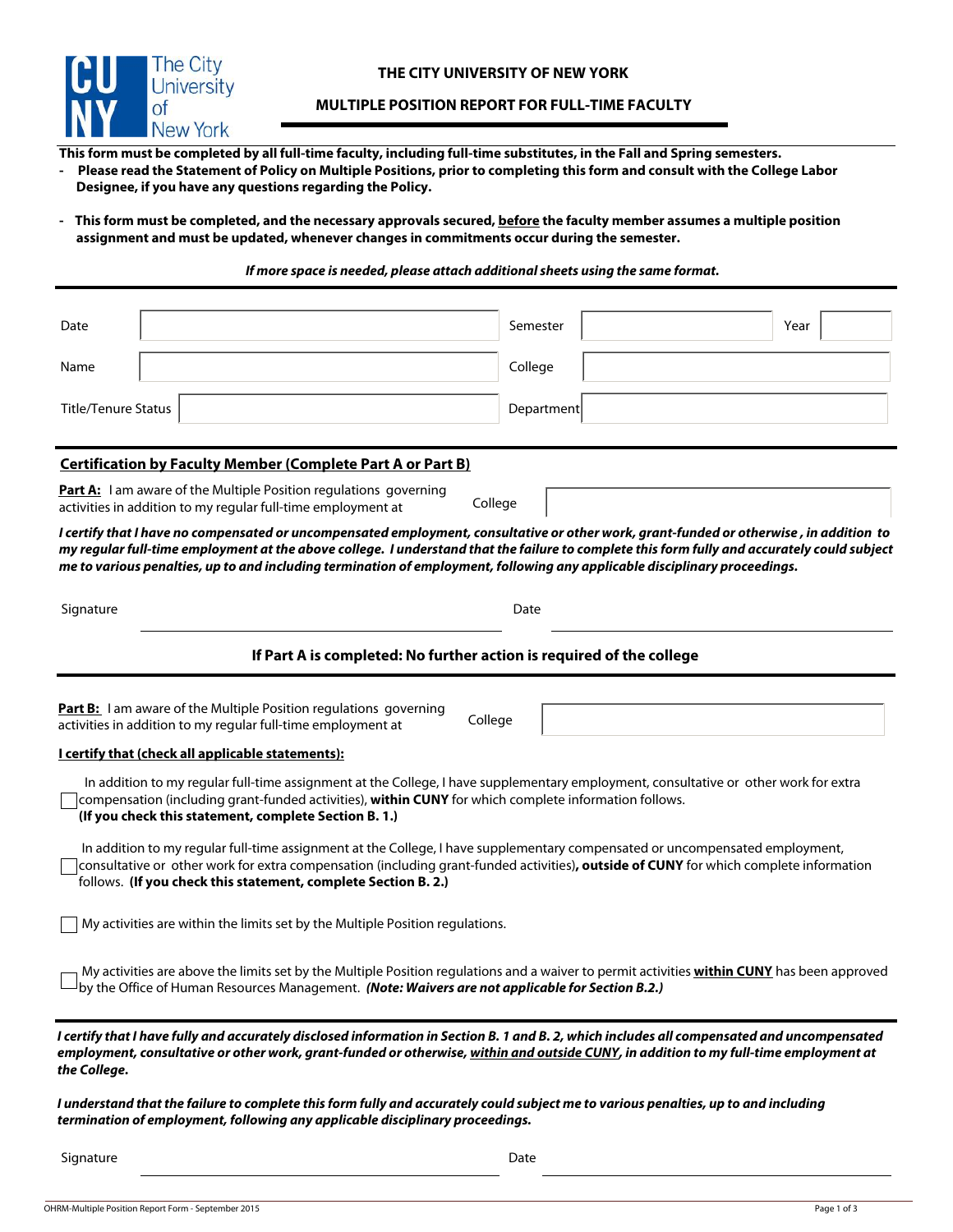**B. 1. CUNY - Current Semester** (Only report **compensated** activities that are **not** part of your regular full-time position). \* *Source of compensation may include tax-levy, Research Foundation or other college non-tax levy entities. Add additional pages, if necessary.*

| <b>TEACHING (Include activities in the Winter Session with Fall semester activities)</b>                                                             |              |                   |                |             |  |
|------------------------------------------------------------------------------------------------------------------------------------------------------|--------------|-------------------|----------------|-------------|--|
| College                                                                                                                                              |              | Department        |                |             |  |
| Course #                                                                                                                                             | Course Title |                   | Hours/Weekly   |             |  |
| From Date                                                                                                                                            | To Date      |                   | Hours/Semester |             |  |
| College                                                                                                                                              |              | Department        |                |             |  |
| Course #                                                                                                                                             | Course Title |                   | Hours/Weekly   |             |  |
| From Date                                                                                                                                            | To Date      |                   | Hours/Semester |             |  |
| NON TEACHING (Include activities in the Winter Session with Fall semester activities)                                                                |              |                   |                |             |  |
| College                                                                                                                                              |              | Department        |                |             |  |
| Description of Assignment                                                                                                                            |              |                   | Hours/Weekly   |             |  |
| From Date                                                                                                                                            | To Date      |                   | Hours/Semester |             |  |
| College                                                                                                                                              |              | Department        |                |             |  |
| Description of Assignment                                                                                                                            |              |                   | Hours/Weekly   |             |  |
| From Date                                                                                                                                            | To Date      |                   | Hours/Semester |             |  |
| <b>OTHER (Include activities in the Winter Session with Fall semester activities)</b>                                                                |              |                   |                |             |  |
| <b>College</b>                                                                                                                                       |              | Department        |                |             |  |
| Description of Assignment                                                                                                                            |              |                   | Hours/Weekly   |             |  |
| From Date                                                                                                                                            | To Date      |                   | Hours/Semester |             |  |
| B. 2. Compensated and Uncompensated Employment, Consultative or Other Work Outside of CUNY - Current Semester<br>Add additional pages, if necessary. |              |                   |                |             |  |
| Employer/Institution/Organization                                                                                                                    |              |                   |                |             |  |
| Address                                                                                                                                              |              | City              | State          | Zip Code    |  |
| Tel.:                                                                                                                                                |              |                   |                |             |  |
| Nature of Work                                                                                                                                       |              |                   |                |             |  |
|                                                                                                                                                      |              |                   |                |             |  |
| From Date<br>To Date                                                                                                                                 |              | No. of hours/week | Uncompensated  | Compensated |  |